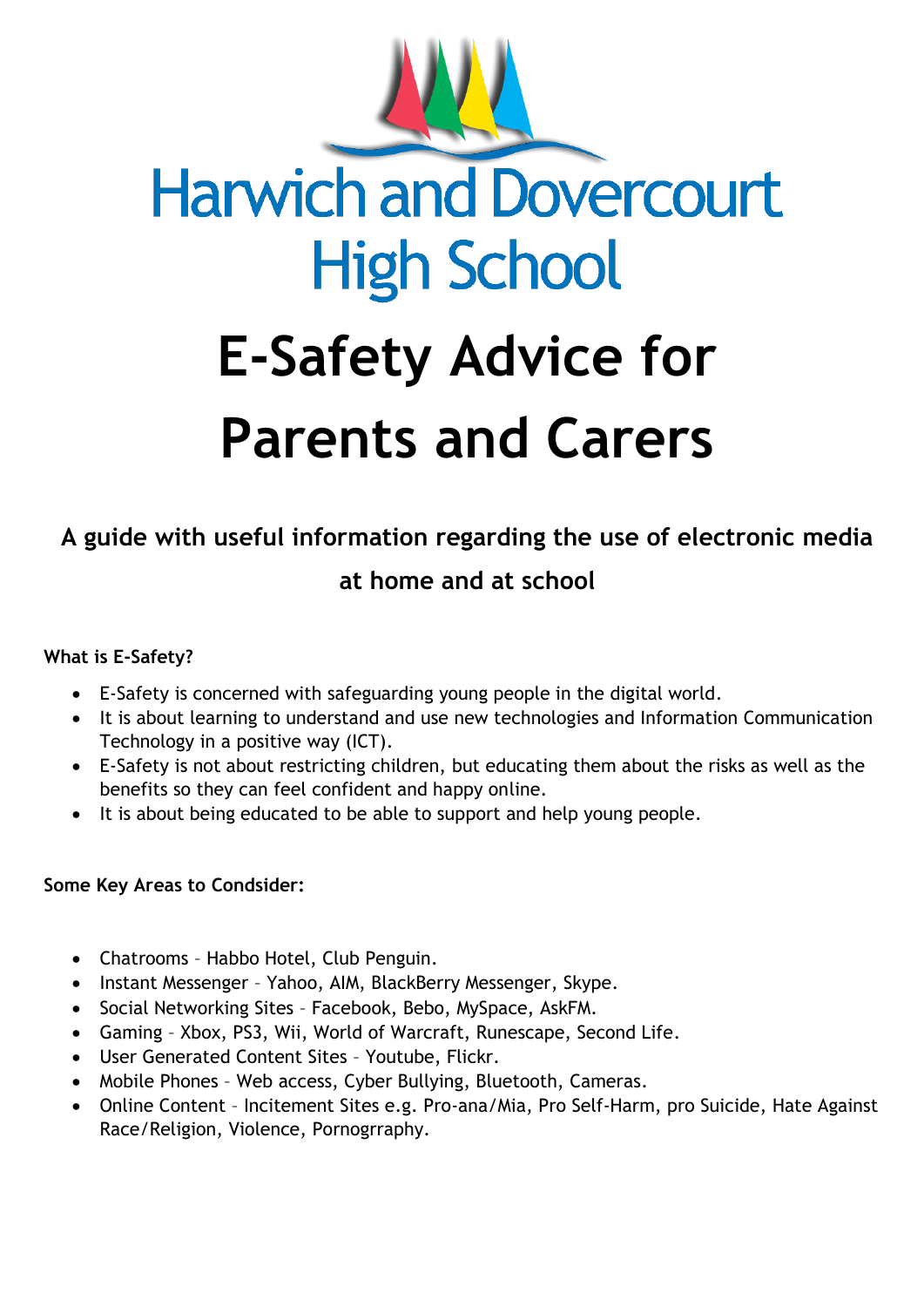## **What is Cyber Bullying?**

- "Cyber Bullying is the use of Information Communication Technology (ICT) particularly mobile phones and the internet, to deliberately upset someone" (DCFS 2007).
- Cyber Bullying can take place 24/7 and is not restricted by location.
- Can occur on a vast scale and in many forms, such as on a mobile phone via email and texts. On social networking sites and in chatrooms and some websites. It can be very hard to control.
- Bullies attempt to be anonymous and can feel distanced from the incident, bystanders can easily become perpetrators.
- Cyber Bullying can occur unintentionally often due to a lack of awareness/empathy.
- Cyber Bullying can take place across generations age, colour, size or religion are not issues; Child to Child, Child to Adult, Adult to Adult, Adult to Child.
- Cyber Bullying incidents can be used as evidence in a court of law.

## **Key Advice for Young People:**

- Always respect others, think about what you say online and what images you send/post.
- Remember that anything you publish online can be made public very quickly and you will never be sure who may see it.
- Once something is posted you lose control.
- Treat your password like a toothbrush, never share it with anyone and only give your personal information, like mobile phone number or email address to trusted friends face to face.
- Learn how to block or report online bullies or anyone behaving inappropriately. Don't retaliate or reply! Save evidence, text messages, online conversation, pictures etc.
- Always make sure you tell someone i.e:
	- o An adult you trust, or contact someone like Childline (0800 11 11)
	- o The service provider e.g. website, mobile phone company etc.
	- o The school or the police.
- If you see Cyber Bullying going on, support the victim and REPORT the bullying straight away.

#### **Young People: Be SMART!**

**S**AFE – Staying safe means being careful and not giving out your name, address, photos, mobile phone number, school name or password to people online.

**M**EETING – Meeting up with someone you have contacted online can be dangerous as you never know if they are who they say they are. Only do so with your parent's/carer's permission, and when they can be present and always meet in a public place.

**A**CCEPTING – e-mails or opening files from people you don't really know or trust can get you into trouble – they may contain viruses or nasty messages. The best thing to do is ignore them or show them to and adult you trust.

**R**ELIABLE – Some people online maybe lying about who they really are, and some information you find on the internet may not always be reliable and true

**T**ELL an adult you trust if someone or something you see online makes you feel uncomfortable or worried. You can report online abuse to the police at [www.thinkuknow.co.uk](http://www.thinkuknow.co.uk/)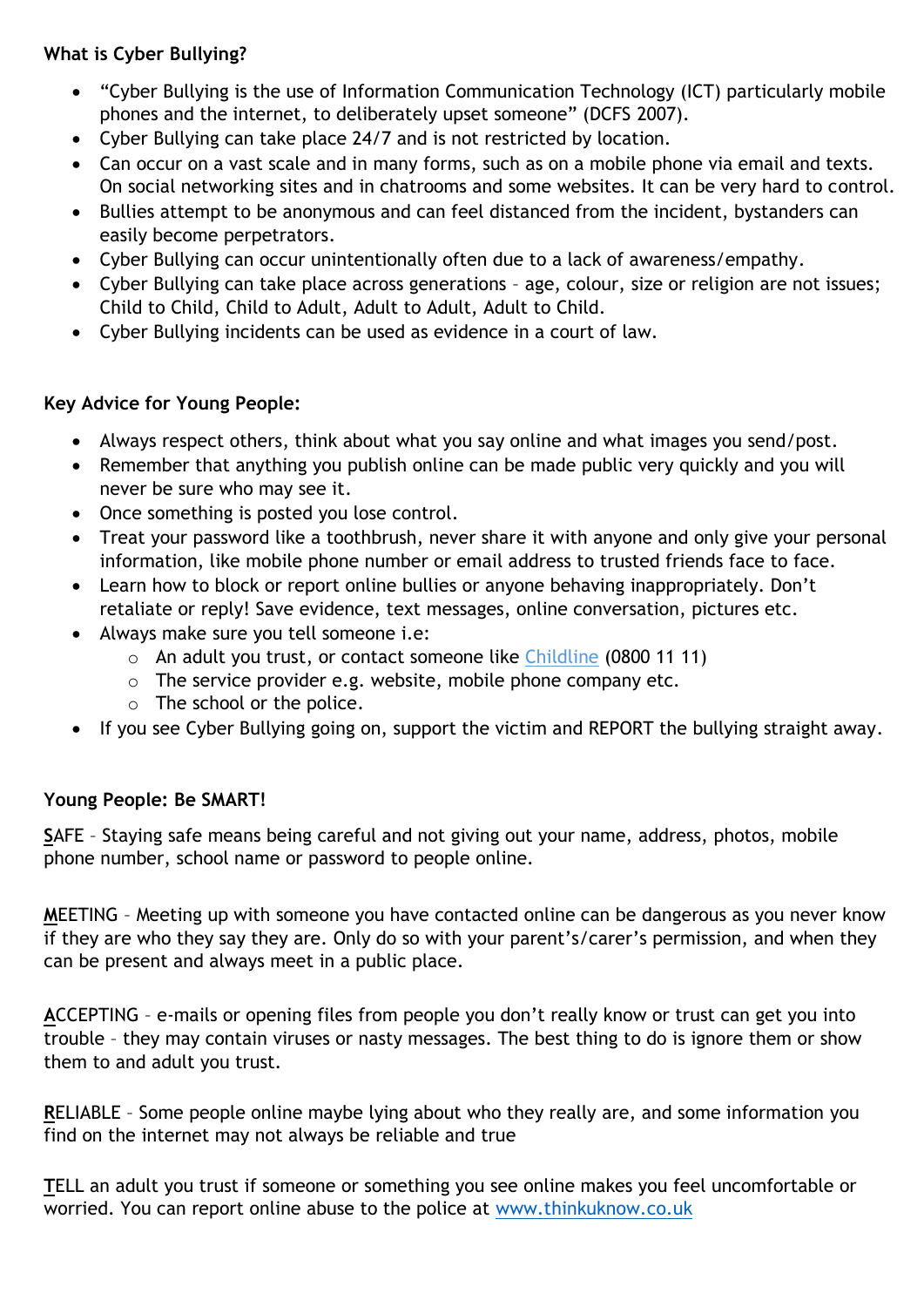# **Don't do anything online you wouldn't do in real-life!**

If you wouldn't be happy with your parents/teacher/police seeing it, don't post it online!

## **It's never too late to tell someone if something or someone makes you feel uncomfortable if it feels wrong it most probably is!**

**Learn how to block someone online and report a problem.**

#### **Key Advice for Parents/Carers:**

- Your child is just as likely to be a bully, without realising, as to be a target. Be alert to your child being upset after using the internet/phones, they may be secretive, change relationship's with friends.
- Talk to your child and understand how they are using the internet and their phone.
- Use safety tools and parental controls; if you are not sure how, contact your service provider. Please note tools are not always 100% effective.
- Remind your child not to retaliate.
- Work with the school to resolve the issue if other pupils are involved.
- Keep any evidence of Cyberbullying emails, Online Conversations, texts, screen prints of sites/chat messages, try and include time/date etc.
- Report the Cyberbullying:
	- o Contact the school so they could take action if it involves other pupils.
	- o Contact the service provider to report the user and remove content.
	- o If the cyberbullying is serious and a potential criminal offence has been committed then consider contacting the police.

## **Ground Rules:**

- Establish how the internet will be used in your house.
- Discuss what will be kept private online (information, credit card details, photos etc) and decide rules for meeting online friends.
- Know what your child is doing online just as you would offline.
- Use a child friendly search engine.

## **Online Safety:**

- Install antivirus software, filtering, firewalls and secure your internet connections.
- Remember that tools are not always 100% effective; sometimes things can get past them!
- Use parental Control functions for computers, mobile phones and games consoles; if you're not sure how then contact the manufacturer or service provider.

#### **Location**:

- Ideally locate the computer/laptop in a family room and don't allow webcams to be used unless with your consent and always in a family room under supervision.
- Consider other devices in your home that allow internet access such as Mobile Phone and Games Consoles.